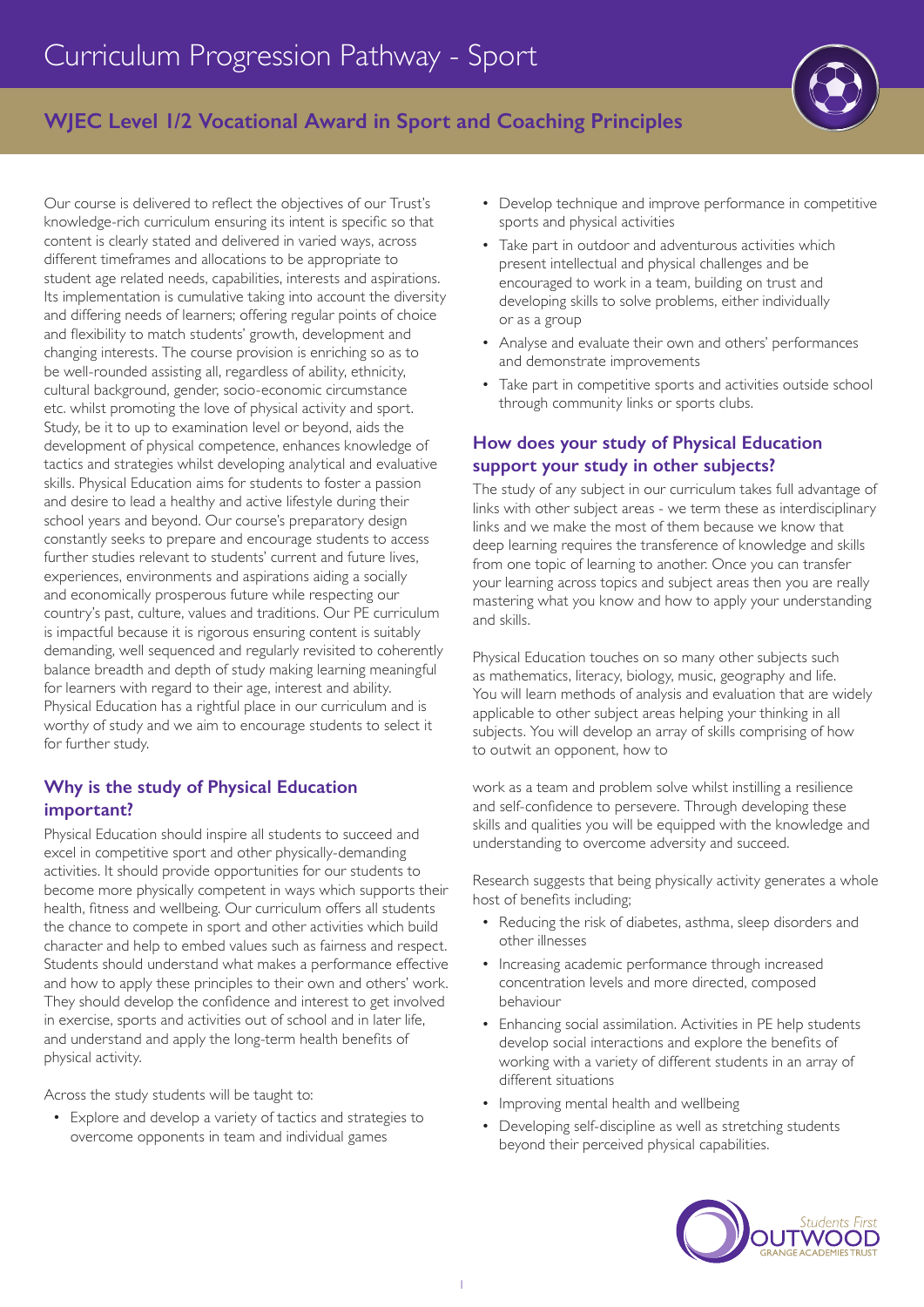### **How can you deepen your understanding of Physical Education?**

The Physical Education department offers lots of great opportunities for you to really engage with this fabulous subject. Throughout all year groups, a variety of enrichment activities are offered to further enhance sporting opportunities at all levels. You have the opportunity to take part in sport and physical activity after school either for recreation, health and fitness or to represent the school competitively.

You can compete in intra-school and inter-school fixtures, area and county events, sports days and Outwood Family of Schools' competitions.

### **How are you assessed during Key stage 4 in Physical Education?**

For those of you who opt to study a PE/Sports qualification at key stage 4, you will be assessed according to the qualification specification and unit content. As in key stage 3, there are 6 assessment points (Praising Stars©) where you will be assessed based on a range of criteria; classwork contribution, coursework/ assignments, practical performance and theoretical exams. You will also receive an effort level at each of these points.

# **Qualifications available at Outwood Grange Academy from September 2019 are:**

WJEC Level 1/2 Vocational Award in sport and coaching principles

*\* Whether you have continued your study of Physical Education as a qualification or not, you will still have access to core PE lessons weekly, up to the end of key stage 4.* 

# **How can Physical Education support your future?**

Of course we offer the study of Physical Education/Sports qualifications at key stage 4 and 5 and we encourage your continued study in this fantastic subject. Yet we know that choice and personal interest are important aspects of worthy study.

There are a variety of courses at a range of universities where you can continue your study in this area. For example, some popular courses include; Sports Science, Physical Education and Sports Development and Coaching, as a single honours or a joint honours subject studied alongside other disciplines.

Some careers that the study of Physical Education or Sport supports include:

- Teaching
- Sports scientist
- **Physiotherapist**
- Sports coach
- Sports development officer
- Fitness instructor and personal trainer
- Sports psychologist
- Sports analyst
- Sports journalist
- Sports masseuse